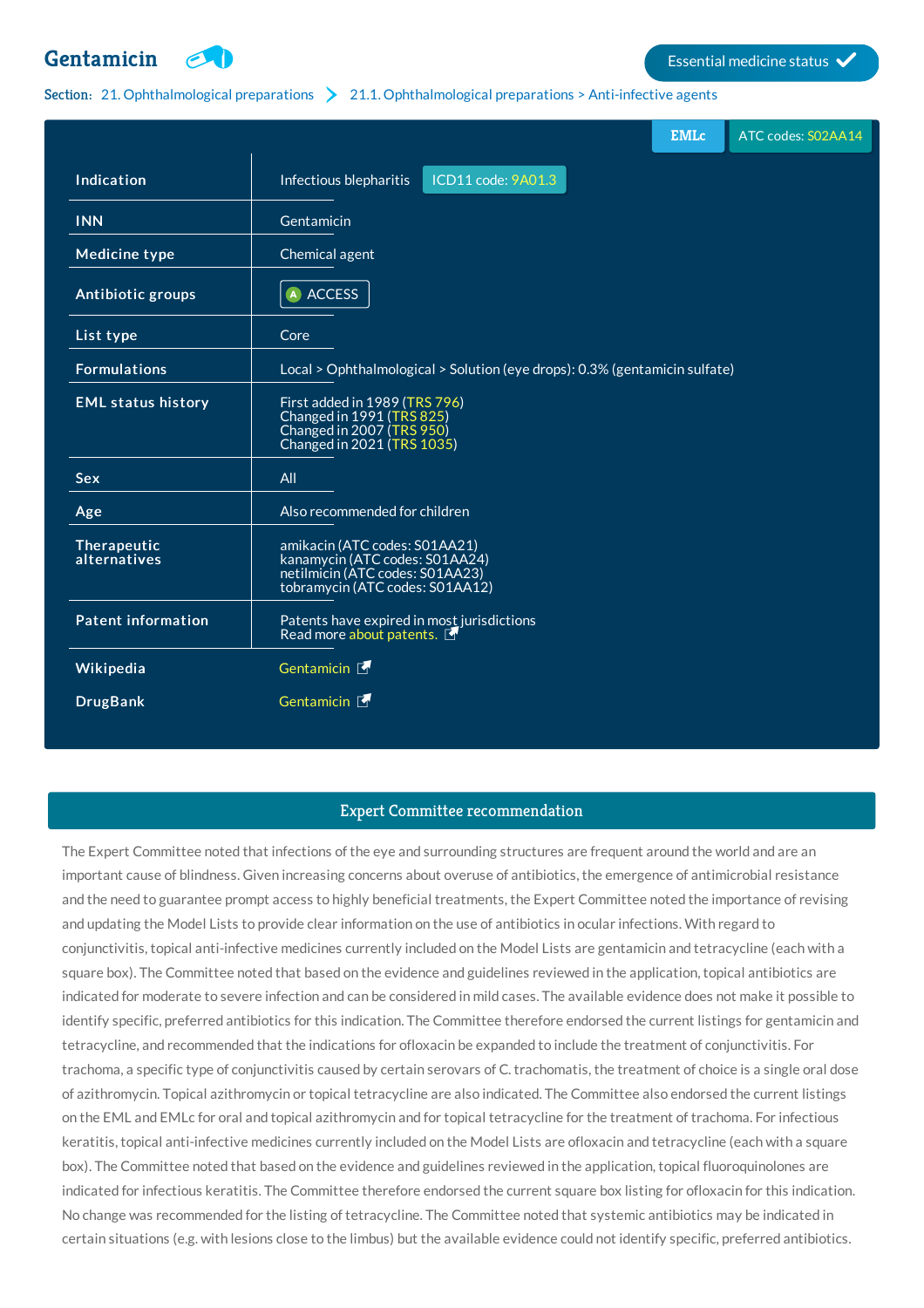The Committee therefore did not endorse listing for systemic antibiotics for infectious keratitis. For endophthalmitis, the Committee acknowledged the lack of high-quality evidence for antibiotic choice and specific recommendations in guidelines. Based on common practice and the range of pathogens, the application proposed ceftriaxone plus vancomycin for systemic treatment, and vancomycin and ceftazidime by intravitreal administration for the empiric treatment of bacterial endophthalmitis. The Committee acknowledged that intravitreal treatment requires specialist training and adequate infrastructure to ensure safe administration. Given that bacterial endophthalmitis is a serious, sight-threatening infection, the Expert Committee recommended the current listings for ceftazidime, ceftriaxone and vancomycin be extended to include the indication of bacterial endophthalmitis as firstchoice treatment options. Following the review of square box listings on the EML and EMLc, the Expert Committee recommended ophthalmic amikacin, kanamycin, netilmicin and tobramycin be specified as therapeutic alternatives under the square box listing for gentamicin on the EML and EMLc.

## Background

Topical ophthalmological antibacterial medicines currently included in the Model Lists are summarized below: Azithromycin eye drops 1.5% (trachoma) Erythromycin eye ointment 0.5% (infections due to Chlamydia trachomatis or Neisseria gonorrhoeae) Gentamicin eye drops 0.3% (blepharitis, conjunctivitis) Ofloxacin eye drops 0.3% (infectious keratitis) Tetracycline eye ointment 1% (blepharitis, conjunctivitis, infectious keratitis, trachoma) Oral azithromycin is currently included in the Model Lists as a systemic single-dose treatment for trachoma. Ceftazidime and ceftriaxone and vancomycin are included in the Model Lists for other indications.

## Public health relevance

Conjunctivitis is an inflammation or infection of the conjunctiva characterized by dilatation of the conjunctival vessels and typically with associated discharge. Most episodes are from viral infection, with bacteria being the second most common cause. In children, however, bacterial infections can be more common than viral infections. The most common bacterial pathogens causing bacterial conjunctivitis are Streptococcus pneumoniae, Haemophilus influenzae and Moraxella catarrhalis. M. catarrhalis is a frequent bacterial cause of conjunctivitis in children. Infectious keratitis is an infection of the cornea and an important cause of visual impairment and blindness. It predominantly affects people in developing countries as well as contact lens users in developed countries. The mainstay of diagnosis is a Gram staining and culture of corneal samples to guide targeted treatment. The most common pathogens are: Pseudomonas sp., Staphylococcus sp., Streptococcus sp. and other Gram-negative organisms. Endophthalmitis can be exogenous (postoperative, trauma) or endogenous. Cataract surgery is the most common source of exogenous endophthalmitis with the most common causative pathogens being Gram-positive bacteria (Staphylococcus sp. or three Streptococcus sp.) while Gram-negative bacteria are a less common cause. Endogenous endophthalmitis is caused by bacterial pathogens in about half of the cases, mostly by Gram-positive bacteria (Staphylococcus sp. or Streptococcus sp.). In East Asia, Klebsiella pneumoniae is reported to be the leading pathogen responsible for endogenous endophthalmitis. Microbiological diagnosis through tap biopsy or vitrectomy is required to guide targeted antibiotic treatment. Surgical debridement and/or pars plana vitrectomy is in general required if the infection spreads beyond the choroid into the vitreous. Antibiotics can be administered by topical, subconjunctival, intravitreal, and/or systemic routes.

#### **Benefits**

The application presented the results of a search for systematic reviews and meta-analyses of antibiotic therapy for ocular infections. Conjunctivitis Four systematic reviews were identified, including two on antibiotics for bacterial conjunctivitis (1,2) and two specific to the management of Chlamydia trachomatis conjunctivitis (trachoma) (3,4). A Cochrane systematic review summarized eleven randomized controlled trials (2116 patients) that compared topical antibiotics to placebo for acute bacterial conjunctivitis (1). The topical antibiotics used included azithromycin, bacitracin, besifloxacin, ciprofloxacin, chloramphenicol, fusidic acid, moxifloxacin, norfloxacin and polymyxin. The authors reported a modest benefit from topical antibiotics (risk ratio (RR) 1.36, 95% confidence interval (CI) 1.15 to 1.61) for early clinical resolution (day 2–5), and similarly for late resolution (RR 1.21, 95% CI 1.10 to 1.33) (day 6–10). There were no serious outcomes in either study arm. An individual patient-data meta-analysis of three randomized controlled trials (626 patients) also compared topical antibiotics with placebo for acute infective conjunctivitis (2). Antibiotics included chloramphenicol and fusidic acid. Cure was more likely at day 7 with antibiotic treatment (risk difference 0.08, 95% CI 0.01 to 0.04), and for those with purulent discharge and mild severity of eye redness in subgroup analysis. The effect was,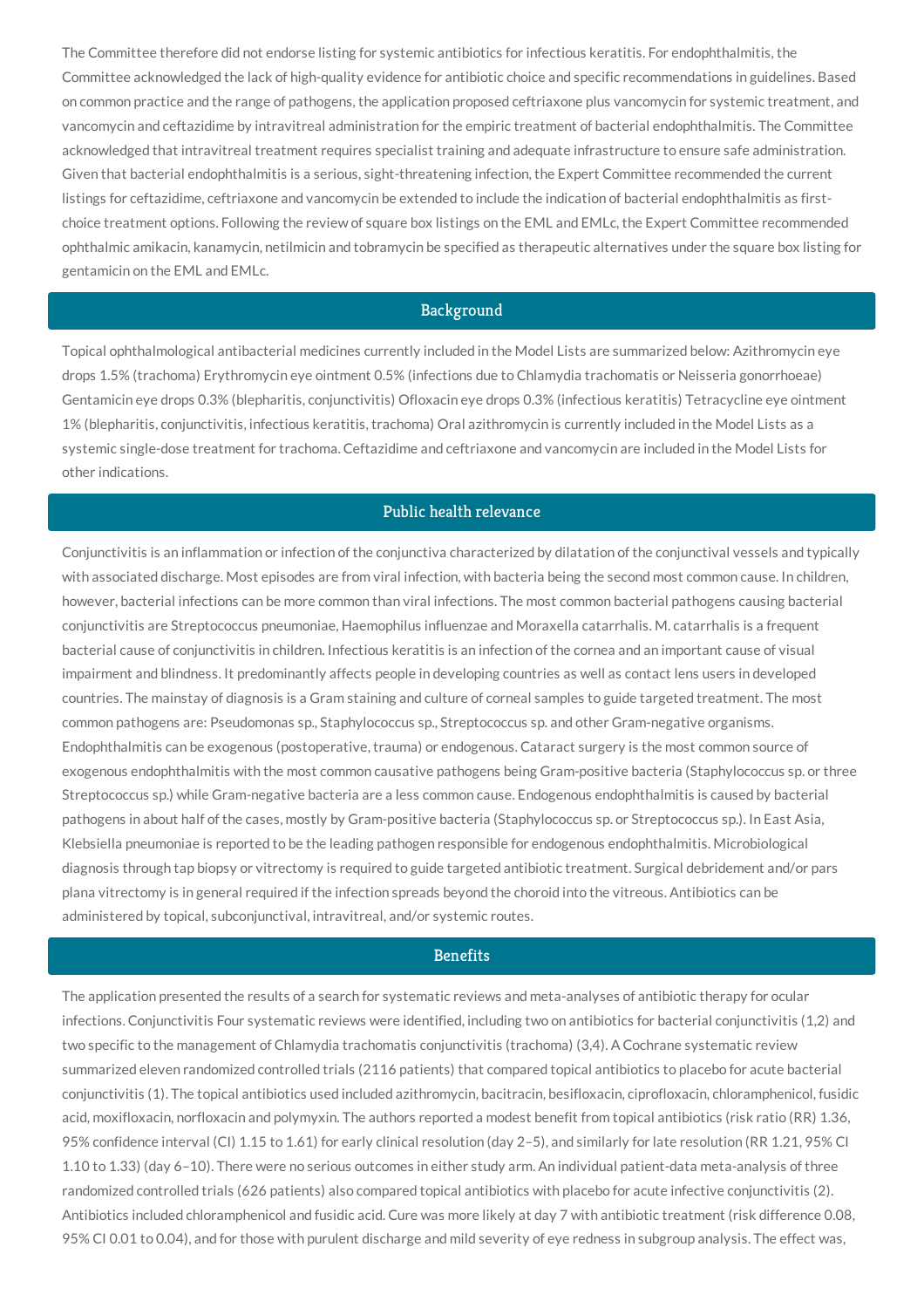however, modest and, given that the infection is largely self-limiting, the authors recommended the use of topical antibiotics only in selected patients. Neither of these two systematic reviews identified studies of head-to-head comparison of different antibiotics; therefore no systematic review data are available to guide the choice of antibiotics. A Cochrane systematic review of antibiotic treatment for trachoma included nine studies (1961 patients) comparing topical antibiotics with placebo, eight studies (1583 patients) comparing oral and topical antibiotics, and four cluster-randomized studies comparing oral azithromycin with delayed or no treatment (3). There was a benefit from antibiotics versus no treatment (RR 0.78, 95% CI 0.69 to 0.89) for cure after 3 months, but no statistically significant benefit after 12 months of follow-up (RR 0.74, 95% CI 0.55 to 1.0). No interaction effect was seen between studies comparing either topical or systemic antibiotics with placebo, nor was there a benefit from systemic versus topical antibiotics in studies comparing the two modes of application at 3 months (RR 0.97, 95% CI 0.81 to 1.16). However, a comparison between systemic azithromycin and topical tetracycline favoured azithromycin (RR 0.76, 95% CI 0.59 to 0.99) for the 12-month outcome of active trachoma, while there was no difference at 3 months (no effect size was reported). A systematic review and meta-analysis of three randomized controlled trials and nine observational studies (292 patients) evaluated antibiotic treatment in neonates with chlamydial conjunctivitis (4). The authors assessed the efficacy of various doses of systemic macrolides. Only cure rates of each study were reported with no direct comparisons. The only regimen that appeared to result in a lower cure rate compared to the other regimens reported was a single-dose treatment of azithromycin (60% cure rate), while a 3-day course of azithromycin and any of the regimens using 10–14 days of erythromycin had similar cure rates. No firm conclusions could be drawn on which antibiotic or regimen would be the most appropriate to use. A short course of azithromycin may be beneficial because of less concern about adherence when compared with a 14-day course of erythromycin. The cure rate of 60% in the study that used a single dose of azithromycin should be considered in the context of the original study which was a small observational study in only five neonates. Keratitis Two systematic reviews on antibiotic treatment for bacterial keratitis were identified (5,6). One review included eight randomized controlled trials and five observational studies that compared topical fluoroquinolones (ciprofloxacin, lemofloxacin, levofloxacin, moxifloxacin and ofloxacin) with a combination of an aminoglycoside (amikacin, gentamicin or tobramycin) plus cephalosporin (cefazolin, cefalotin, cefamandole, cefuroxime or cephaloridine) for treatment of (suspected) bacterial keratitis (5). No difference was found in achieving the primary outcome of healing between the treatment groups in the randomized controlled trials (odds ratio (OR) 1.05, 95% CI 0.64 to 1.73) but a benefit for fluoroquinolones was seen in observational studies (OR 2.37, 95% CI 1.08 to 5.21). When combining the study designs, no statistically significant effect was found (OR 1.47, 95% CI 0.90 to 2.41). When limited to microbiologically confirmed bacterial keratitis, no statistically significant benefit was seen for fluoroquinolones (OR 1.20, 95% CI 0.48 to 3.0). In the randomized controlled trials, there were fewer adverse events that were mild, while one observational study suggested a higher risk of perforations in the fluoroquinolone group, a finding not corroborated in other studies. The second review included 16 randomized controlled trials (1823 participants) that compared different topical antibiotics for the treatment of bacterial keratitis (6). No statistically significant difference in treatment success, time to cure or serious complications (including corneal perforation) between the groups was identified. Fluoroquinolones were found to be better tolerated in terms of ocular discomfort and chemical conjunctivitis than aminoglycoside–cephalosporin combinations (RR 0.20, 95% CI 0.10 to 0.41). However, fluoroquinolones increase the risk of corneal precipitates compared with the aminoglycoside–cephalosporin combinations (RR 24.4, 95% CI 4.68 to 126.9). Endophthalmitis No systematic reviews could be identified.

# Additional evidence

The application presented the results of a search for clinical practice guidelines on the use of antibiotics for ocular infections. Conjunctivitis Five clinical practice guidelines were identified (7–11). The guideline by Azari and Barney, based on a systematic review of conjunctivitis diagnosis and treatment, mentions several options for management of uncomplicated bacterial conjunctivitis: no treatment, delayed treatment, or immediate antibiotic treatment (7). The likely benefits of treatment are: shorter duration of symptoms; decrease in transmissibility; and earlier return to school. If a decision is made to treat, any broadspectrum antibiotic eye drops can be viewed as equally effective (e.g. aminoglycosides, fluoroquinolones, macrolides and sulfonamides) given the lack of direct comparisons. The Médecins Sans Frontières guideline recommends cleaning eyes four times daily with boiled water with 0.9% sodium chloride, and to apply 1% tetracycline eye ointment twice daily for 7 days for suspected bacterial conjunctivitis, i.e. where there is abundant and purulent secretions, eyelids stuck together and unilateral at onset (8). The Conjunctivitis Preferred Practice Pattern® of the American Academy of Ophthalmology recommends considering topical agents for mild bacterial conjunctivitis, and obtaining a swab to guide targeted topical treatment given that methicillin-resistant S. aureus is a more frequently detected pathogen in severe conjunctivitis (9). No specific antibiotics are recommended because of the lack of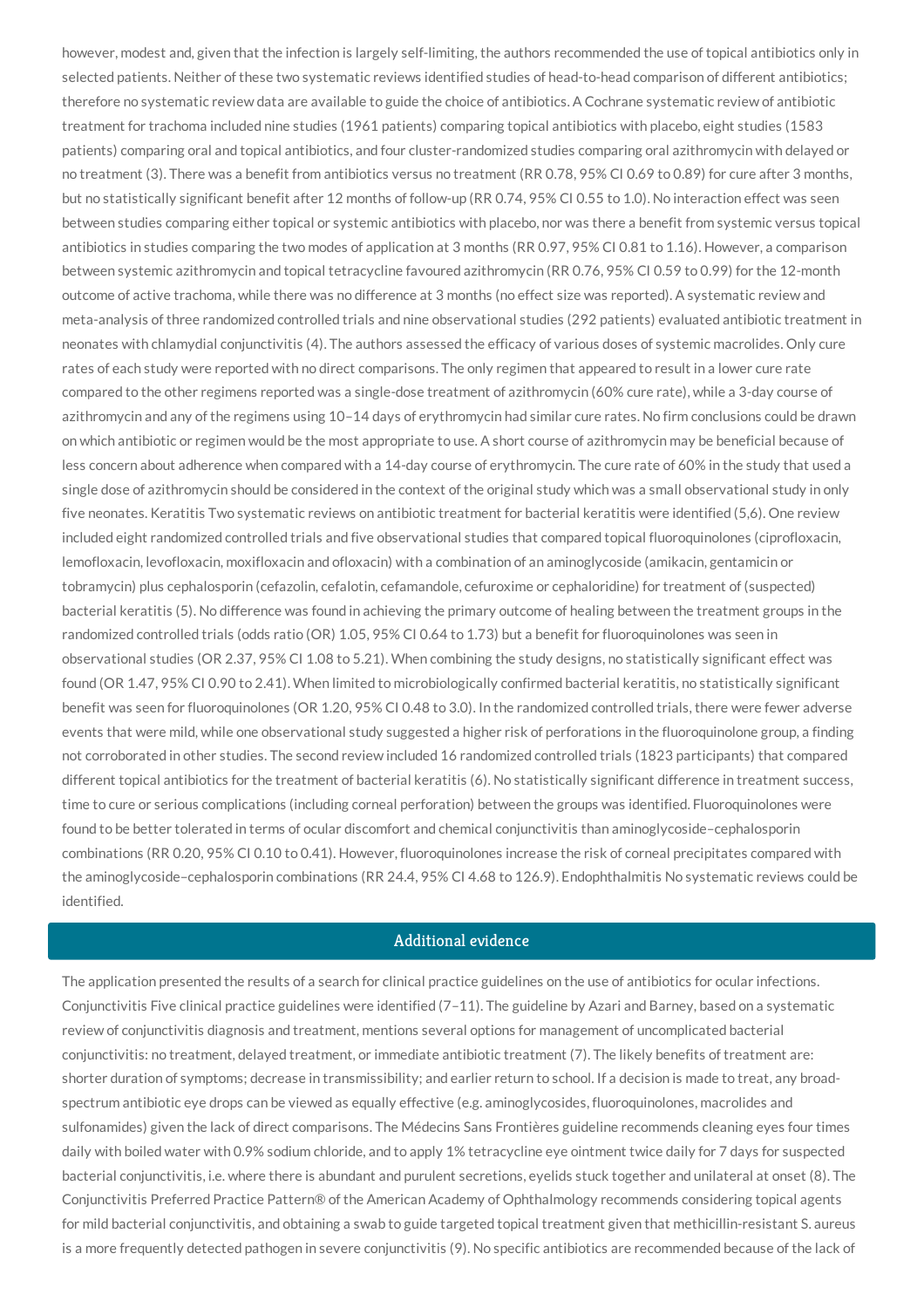data on benefit of one antibiotic over another. For trachoma, the guideline recommends either a single dose of azithromycin 1 g orally or doxycycline 100 mg twice daily for 7 days. The Australian guideline on the management of C. trachomatis eye infection recommends a single dose of azithromycin at 20 mg/kg body weight up to 1000 mg (10). Bhosai et al. also recommend the use azithromycin with the same single dose for the treatment of trachoma (12). The use of topical tetracycline ointment was discouraged because of adherence concerns. This is in keeping with a WHO guideline published in 2016 that was not formally included in this review as the guideline covers the entire spectrum of C. trachomatis infections and only touches briefly on trachoma (11). Keratitis Two clinical practice guidelines on this topic were identified (13,14). The United Kingdom College of Optometrists guideline on management of microbial keratitis recommends monotherapy with either topical levofloxacin or moxifloxacin, and to add (unspecified) systemic antibiotics if the lesion is close to the limbus (13). The Royal Victorian eye and ear hospital guideline on the management of microbial keratitis recommends the use of hourly topical fluoroquinolones (ofloxacin 3 mg/mL) at least for the first 48 hours and then to reduce the frequency gradually (14). Endophthalmitis Guidelines published by the United Kingdom College of Optometrists focused specifically on postsurgical endophthalmitis (15). No specific antibiotics are recommended and only general recommendations for management are provided (including the use of unspecified topical and systemic antibiotics). A guidance document by the American Academy of Ophthalmology on endogenous endophthalmitis recommends a wide spectrum of possible systemic antibiotics depending on the (suspected) pathogen that have a good penetration into the vitreous humour, for example, aminoglycosides, clindamycin, fluoroquinolones, and third-generation cephalosporins (16). Options for intravitreal therapy in the guidance, if indicated, include ceftazidime (2.25 mg/0.1 mL) and vancomycin (1.0 mg/0.1 mL). Amikacin (0.4 mg/0.1 mL) and clindamycin (1.0 mg/0.1 mL) are suggested as alternative antibiotics if the primary regimen cannot be used.

#### Other considerations

Conjunctivitis If bacterial conjunctivitis is suspected, treatment with topical antibiotics is indicated for moderate to severe infection and can also be considered in mild cases. No specific topical antibiotic can be recommended because of the lack of direct comparisons; therefore, the choice for empiric antibiotics should be based on local availability. Topical antibiotics containing fluoroquinolone are proposed (e.g. ofloxacin). For trachoma, the treatment of choice is oral azithromycin as a single dose of 1 g (or 20 mg/kg body-weight in children) because of the potentially better efficacy and adherence with the single-dose regimen. Keratitis Topical fluoroquinolones (e.g. ofloxacin) are recommended for (suspected) bacterial keratitis. As there are no recommendations for specific agents, the choice depends on local availability. Antibiotics should be adjusted based on culture results, if possible. Adding systemic antibiotics should be considered in addition to topical antibiotics if the lesion is close to the limbus. However, no recommendation can be made on the type of systemic antibiotic. Endophthalmitis No specific recommendations can be made given the lack of systematic reviews and the non-specific recommendations in the guidelines identified. Empiric antibiotic choice must target the most common pathogens (Gram-positive bacteria). For systemic treatment, given the range of pathogens, ceftriaxone plus vancomycin are proposed. For intravitreal administration, vancomycin and ceftazidime are proposed.

7. Azari AA, Barney NP. Conjunctivitis: a systematic review of diagnosis and treatment. JAMA. 2013;310(16):1721–9.

8. Conjunctivitis. In: Clinical guidelines – diagnosis and treatment manual. Chapter 5: eye diseases [internet]. Geneva: Médicins Sans Frontières; 2021 (https://medicalguidelines.msf.org/viewport/CG/english/conjunctivitis-16689724.html, accessed 13 August 2021 ).

<sup>1.</sup> Sheikh A, Hurwitz B, van Schayck CP, McLean S, Nurmatov U. Antibiotics versus placebo for acute bacterial conjunctivitis. Cochran e Database Syst Rev. 2012;(9):CD001211.

<sup>2.</sup> Jefferis J, Perera R, Everitt H, van Weert H, Rietveld R, Glasziou P, et al. Acute infective conjunctivitis in primary care: who needs a ntibiotics? An individual patient data meta-analysis. Br J Gen Pract. 2011;61(590):e542–8.

<sup>3.</sup> Evans JR, Solomon AW. Antibiotics for trachoma. Cochrane Database Syst Rev. 2011;(3):CD001860.

<sup>4.</sup> Zikic A, Schunemann H, Wi T, Lincetto O, Broutet N, Santesso N. Treatment of neonatal chlamydial conjunctivitis: a systematic revi ew and meta-analysis. J Pediatric Infect Dis Soc. 2018;7(3):e107–e15.

<sup>5.</sup> Hanet MS, Jamart J, Chaves AP. Fluoroquinolones or fortified antibiotics for treating bacterial keratitis: systematic review and me ta-analysis of comparative studies. Can J Ophthalmol. 2012;47(6):493–9.

<sup>6.</sup> McDonald EM, Ram FS, Patel DV, McGhee CN. Topical antibiotics for the management of bacterial keratitis: an evidence-based re view of high quality randomised controlled trials. Br J Ophthalmol. 2014;98(11):1470–7.

<sup>9.</sup> Varu DM, Rhee MK, Akpek EK, Amescua G, Farid M, Garcia-Ferrer FJ, et al. Conjunctivitis Preferred Practice Pattern®. Ophthalmo logy. 2019;126(1):P94–P169.

<sup>10.</sup> CDNA National Guidelines for the Public Health Management of Trachoma [internet]. Canberra: Communicable Disease Networ k Australia; 2014 (https://www1.health.gov.au/internet/main/publishing.nsf/Content/cda-cdna-pubs-trachoma.htm, accessed 13 Au gust 2021).

<sup>11.</sup> WHO guidelines for the treatment of Chlamydia trachomatis. Geneva: World Health Organization; 2016 (https://www.who.int/r eproductivehealth/publications/rtis/chlamydia-treatment-guidelines/en/, accessed 13 August 2021).

<sup>12.</sup> Bhosai SJ, Bailey RL, Gaynor BD, Lietman TM. Trachoma: an update on prevention, diagnosis, and treatment. Curr Opin Ophthalm ol. 2012;23(4):288–95.

<sup>13.</sup> Microbial keratitis (bacterial, fungal). London: The College of Optometrists; 2021 (https://www.college-optometrists.org/guidan ce/clinical-management-guidelines/microbial-keratitis-bacterial-fungal-.html, accessed 13 August 2021).

<sup>14.</sup> Microbial keratitis. Melbourne: Royal Victorian Eye and Ear Hospital; 2016 (https://www.eyeandear.org.au/content/Document/